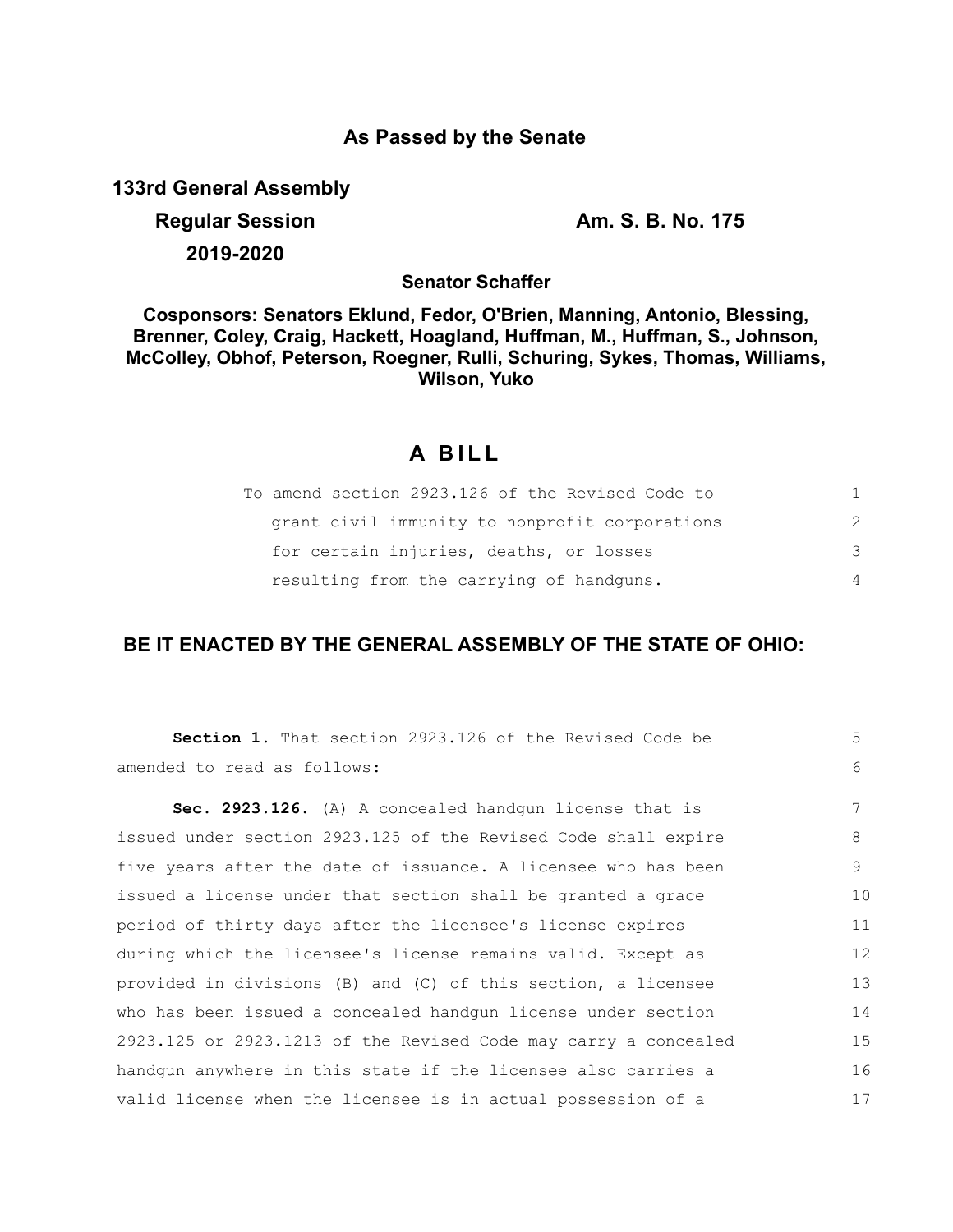# **Am. S. B. No. 175 Page 2 As Passed by the Senate**

concealed handgun. The licensee shall give notice of any change in the licensee's residence address to the sheriff who issued the license within forty-five days after that change. 18 19  $20$ 

If a licensee is the driver or an occupant of a motor vehicle that is stopped as the result of a traffic stop or a stop for another law enforcement purpose and if the licensee is transporting or has a loaded handgun in the motor vehicle at that time, the licensee shall promptly inform any law enforcement officer who approaches the vehicle while stopped that the licensee has been issued a concealed handgun license and that the licensee currently possesses or has a loaded handgun; the licensee shall not knowingly disregard or fail to comply with lawful orders of a law enforcement officer given while the motor vehicle is stopped, knowingly fail to remain in the motor vehicle while stopped, or knowingly fail to keep the licensee's hands in plain sight after any law enforcement officer begins approaching the licensee while stopped and before the officer leaves, unless directed otherwise by a law enforcement officer; and the licensee shall not knowingly have contact with the loaded handgun by touching it with the licensee's hands or fingers, in any manner in violation of division (E) of section 2923.16 of the Revised Code, after any law enforcement officer begins approaching the licensee while stopped and before the officer leaves. Additionally, if a licensee is the driver or an occupant of a commercial motor vehicle that is stopped by an employee of the motor carrier enforcement unit for the purposes defined in section 5503.34 of the Revised Code and the licensee is transporting or has a loaded handgun in the commercial motor vehicle at that time, the licensee shall promptly inform the employee of the unit who approaches the vehicle while stopped that the licensee has been 21 22 23  $24$ 25 26 27 28 29 30 31 32 33 34 35 36 37 38 39 40 41 42 43 44 45 46 47 48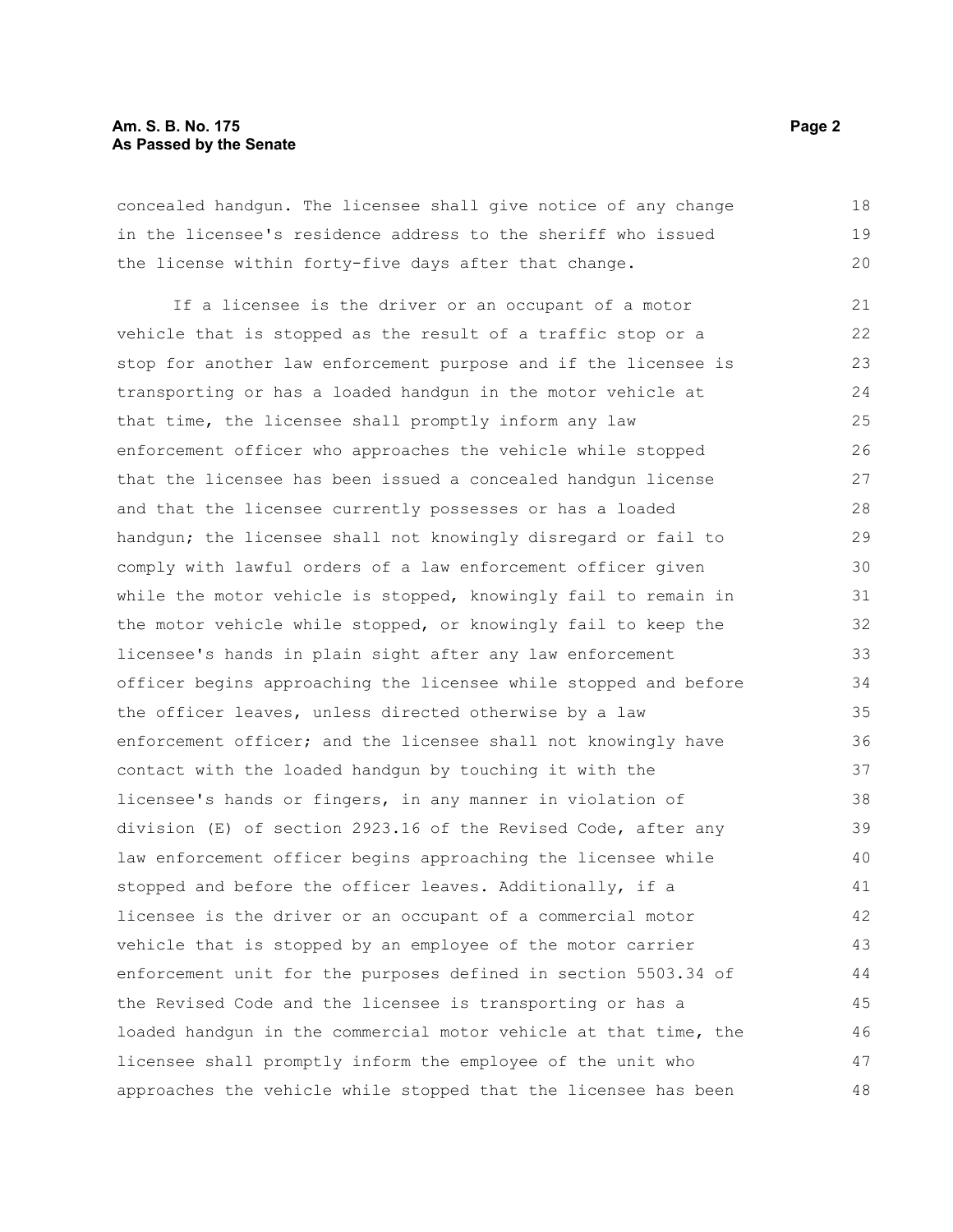# **Am. S. B. No. 175 Page 3 As Passed by the Senate**

issued a concealed handgun license and that the licensee currently possesses or has a loaded handgun. 49 50

If a licensee is stopped for a law enforcement purpose and if the licensee is carrying a concealed handgun at the time the officer approaches, the licensee shall promptly inform any law enforcement officer who approaches the licensee while stopped that the licensee has been issued a concealed handgun license and that the licensee currently is carrying a concealed handgun; the licensee shall not knowingly disregard or fail to comply with lawful orders of a law enforcement officer given while the licensee is stopped, or knowingly fail to keep the licensee's hands in plain sight after any law enforcement officer begins approaching the licensee while stopped and before the officer leaves, unless directed otherwise by a law enforcement officer; and the licensee shall not knowingly remove, attempt to remove, grasp, or hold the loaded handgun or knowingly have contact with the loaded handgun by touching it with the licensee's hands or fingers, in any manner in violation of division (B) of section 2923.12 of the Revised Code, after any law enforcement officer begins approaching the licensee while stopped and before the officer leaves. 51 52 53 54 55 56 57 58 59 60 61 62 63 64 65 66 67 68 69

(B) A valid concealed handgun license does not authorize the licensee to carry a concealed handgun in any manner prohibited under division (B) of section 2923.12 of the Revised Code or in any manner prohibited under section 2923.16 of the Revised Code. A valid license does not authorize the licensee to carry a concealed handgun into any of the following places: 70 71 72 73 74 75

(1) A police station, sheriff's office, or state highway patrol station, premises controlled by the bureau of criminal identification and investigation; a state correctional 76 77 78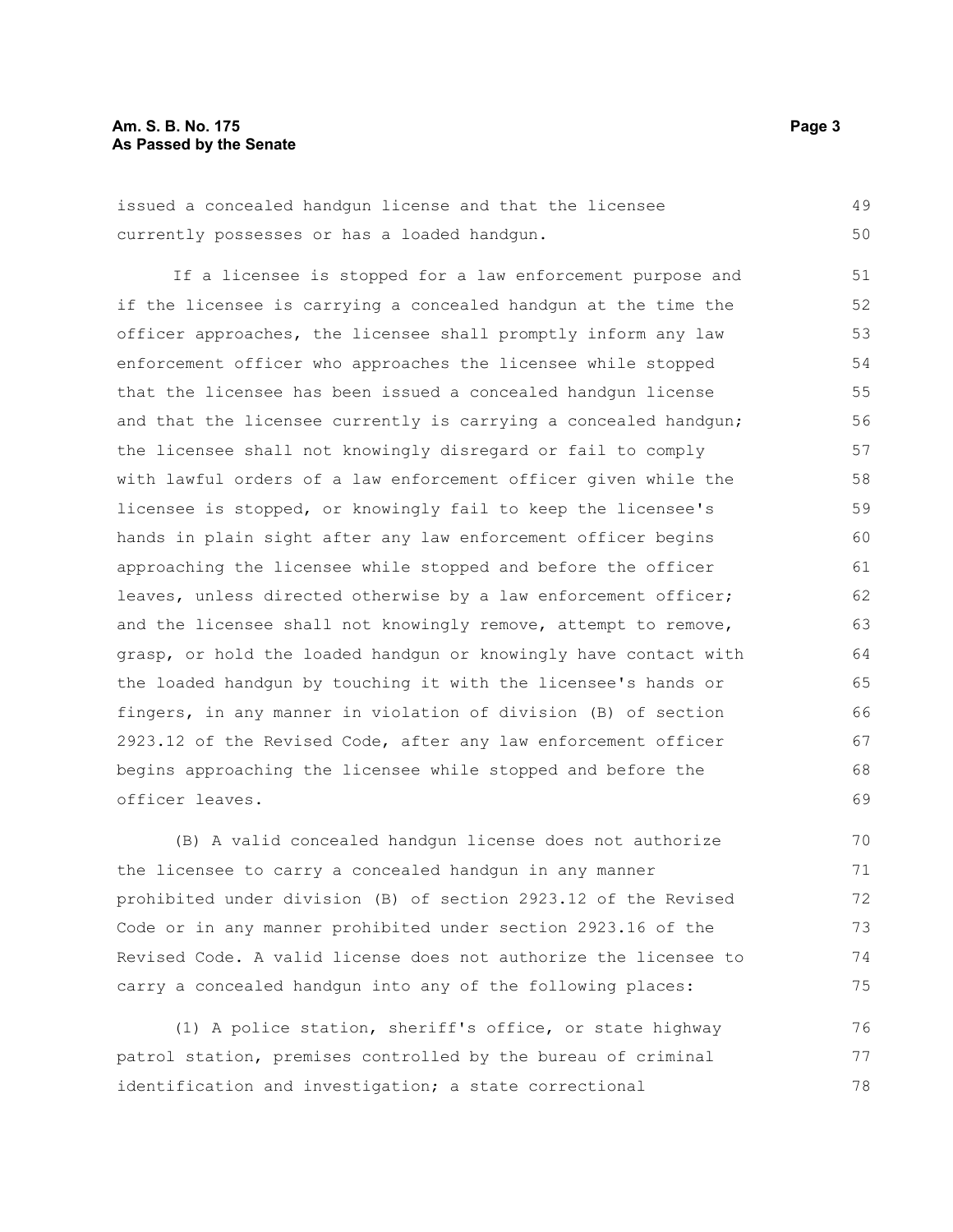institution, jail, workhouse, or other detention facility; any area of an airport passenger terminal that is beyond a passenger or property screening checkpoint or to which access is restricted through security measures by the airport authority or a public agency; or an institution that is maintained, operated, managed, and governed pursuant to division (A) of section 5119.14 of the Revised Code or division (A)(1) of section 5123.03 of the Revised Code; 79 80 81 82 83 84 85 86

(2) A school safety zone if the licensee's carrying the concealed handgun is in violation of section 2923.122 of the Revised Code;

(3) A courthouse or another building or structure in which a courtroom is located if the licensee's carrying the concealed handgun is in violation of section 2923.123 of the Revised Code;

(4) Any premises or open air arena for which a D permit has been issued under Chapter 4303. of the Revised Code if the licensee's carrying the concealed handgun is in violation of section 2923.121 of the Revised Code;

(5) Any premises owned or leased by any public or private college, university, or other institution of higher education, unless the handgun is in a locked motor vehicle or the licensee is in the immediate process of placing the handgun in a locked motor vehicle or unless the licensee is carrying the concealed handgun pursuant to a written policy, rule, or other authorization that is adopted by the institution's board of trustees or other governing body and that authorizes specific individuals or classes of individuals to carry a concealed handgun on the premises; 97 98 99 100 101 102 103 104 105 106

(6) Any church, synagogue, mosque, or other place of

87 88 89

90 91 92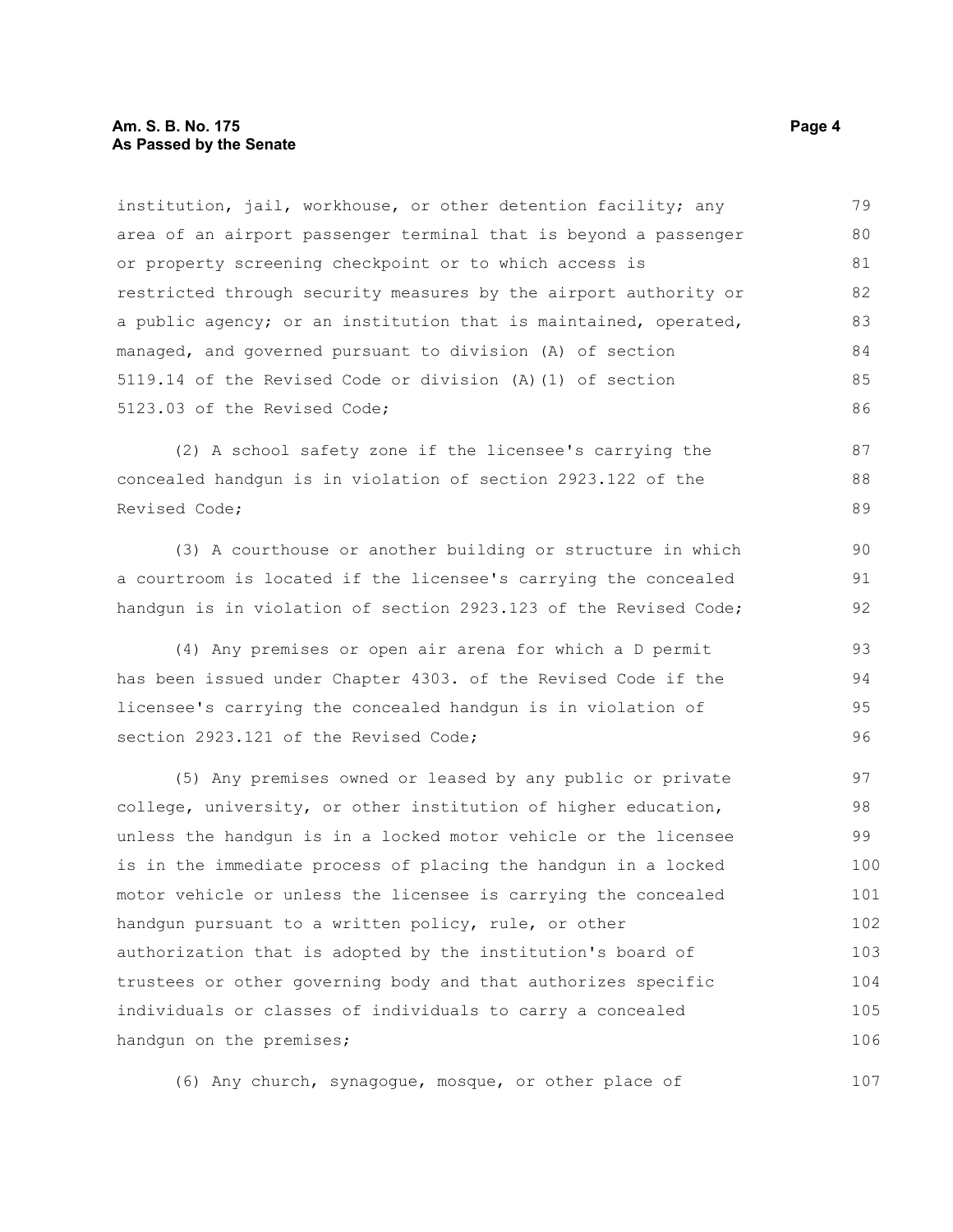# **Am. S. B. No. 175 Page 5 As Passed by the Senate**

worship, unless the church, synagogue, mosque, or other place of worship posts or permits otherwise; (7) Any building that is a government facility of this state or a political subdivision of this state and that is not a building that is used primarily as a shelter, restroom, parking facility for motor vehicles, or rest facility and is not a courthouse or other building or structure in which a courtroom is located that is subject to division (B)(3) of this section, unless the governing body with authority over the building has enacted a statute, ordinance, or policy that permits a licensee to carry a concealed handgun into the building; (8) A place in which federal law prohibits the carrying of handguns. (C)(1) Nothing in this section shall negate or restrict a rule, policy, or practice of a private employer that is not a private college, university, or other institution of higher education concerning or prohibiting the presence of firearms on the private employer's premises or property, including motor vehicles owned by the private employer. Nothing in this section shall require a private employer of that nature to adopt a rule, policy, or practice concerning or prohibiting the presence of firearms on the private employer's premises or property, including motor vehicles owned by the private employer. (2)(a) A private employer shall be immune from liability 108 109 110 111 112 113 114 115 116 117 118 119 120 121 122 123 124 125 126 127 128 129 130 131 132

in a civil action for any injury, death, or loss to person or property that allegedly was caused by or related to a licensee bringing a handgun onto the premises or property of the private employer, including motor vehicles owned by the private employer, unless the private employer acted with malicious purpose. A private employer is immune from liability in a civil 133 134 135 136 137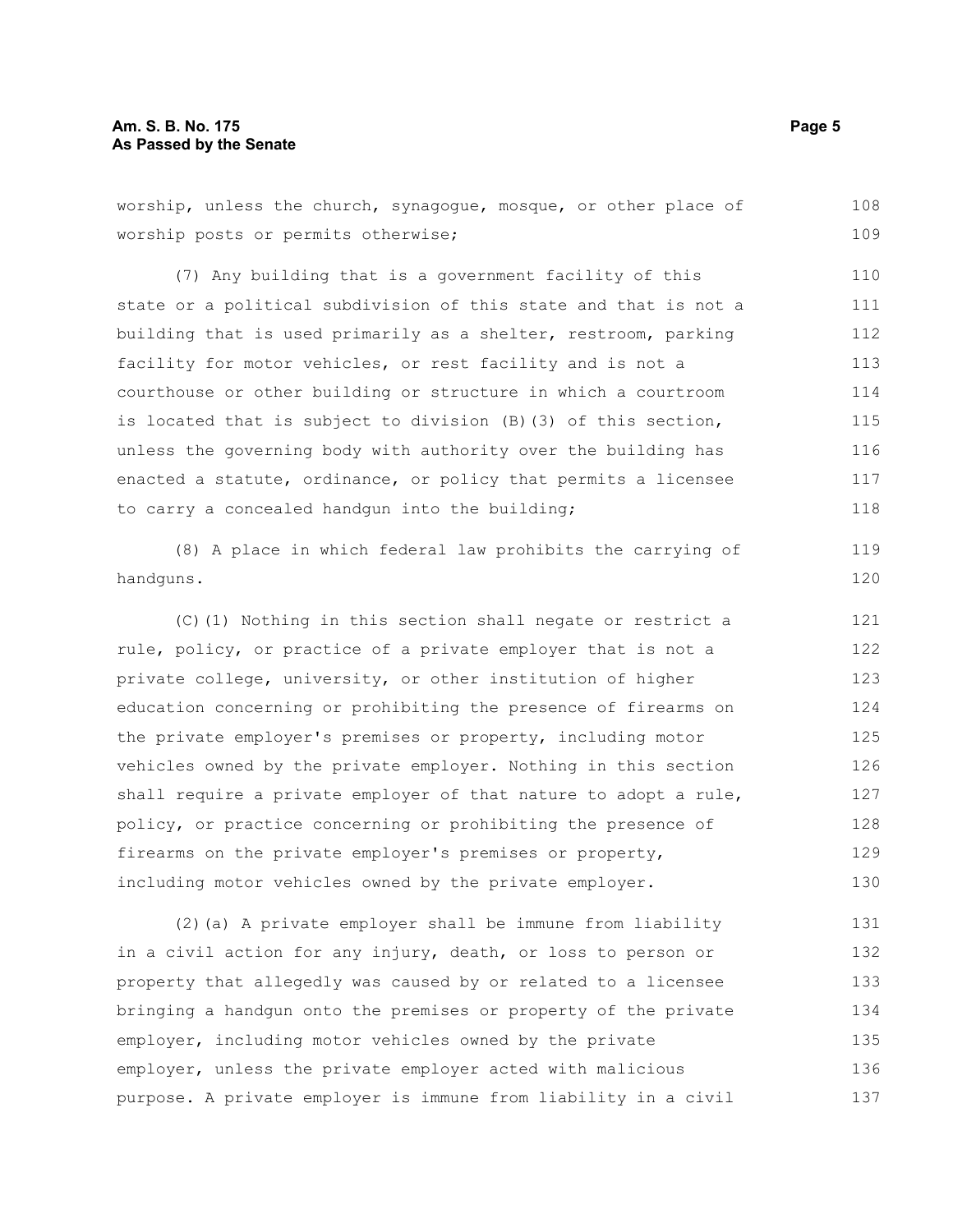#### **Am. S. B. No. 175 Page 6 As Passed by the Senate**

action for any injury, death, or loss to person or property that allegedly was caused by or related to the private employer's decision to permit a licensee to bring, or prohibit a licensee from bringing, a handgun onto the premises or property of the private employer. 138 139 140 141 142

(b) A political subdivision shall be immune from liability in a civil action, to the extent and in the manner provided in Chapter 2744. of the Revised Code, for any injury, death, or loss to person or property that allegedly was caused by or related to a licensee bringing a handgun onto any premises or property owned, leased, or otherwise under the control of the political subdivision. As used in this division, "political subdivision" has the same meaning as in section 2744.01 of the Revised Code. 143 144 145 146 147 148 149 150 151

(c) An institution of higher education shall be immune from liability in a civil action for any injury, death, or loss to person or property that allegedly was caused by or related to a licensee bringing a handgun onto the premises of the institution, including motor vehicles owned by the institution, unless the institution acted with malicious purpose. An institution of higher education is immune from liability in a civil action for any injury, death, or loss to person or property that allegedly was caused by or related to the institution's decision to permit a licensee or class of licensees to bring a handgun onto the premises of the institution. 152 153 154 155 156 157 158 159 160 161 162 163

 (d) A nonprofit corporation shall be immune from liability in a civil action for any injury, death, or loss to person or property that allegedly was caused by or related to a licensee bringing a handgun onto the premises of the nonprofit 164 165 166 167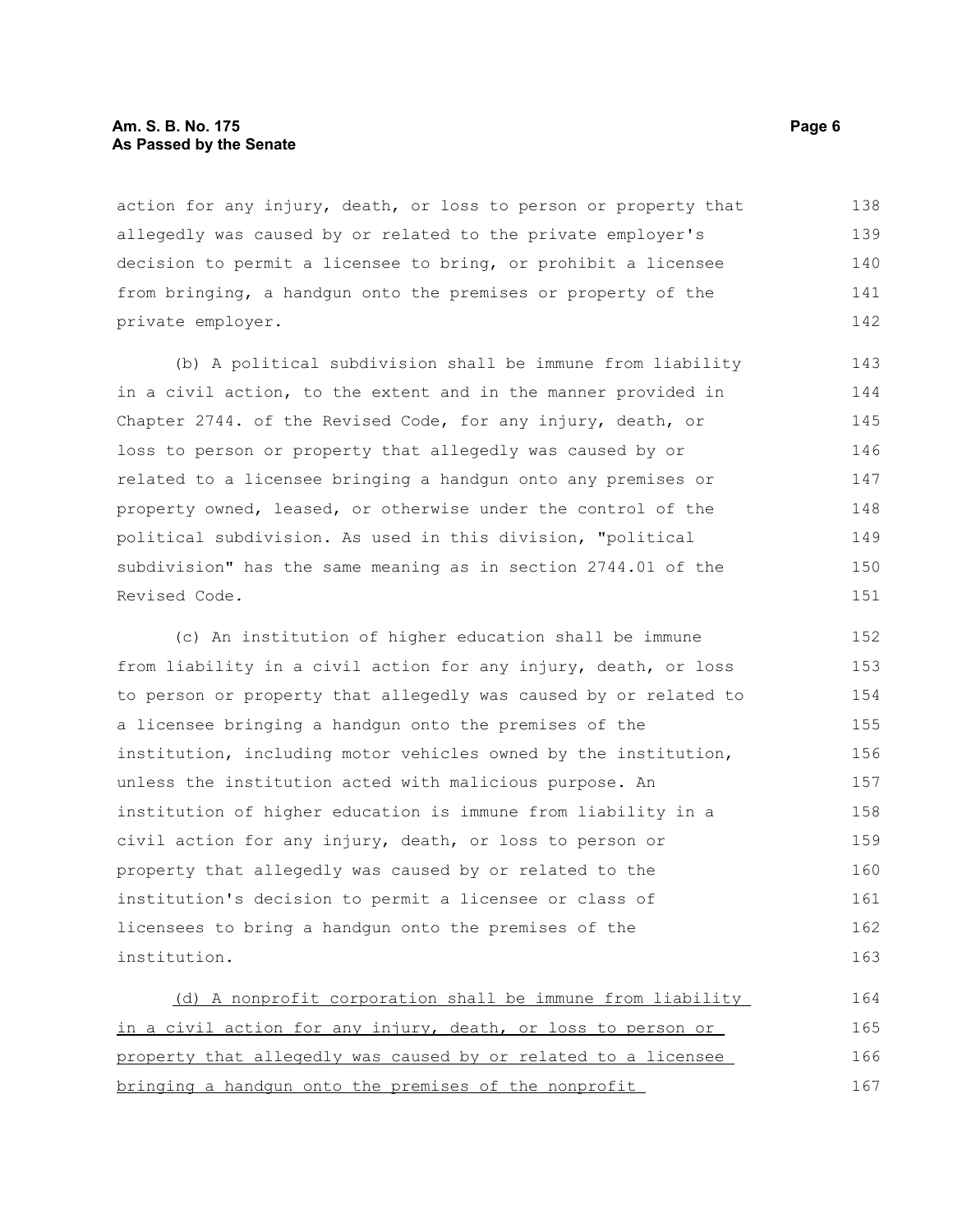| corporation, including any motor vehicle owned by the nonprofit     | 168 |
|---------------------------------------------------------------------|-----|
| corporation, or to any event organized by the nonprofit             |     |
| corporation, unless the nonprofit corporation acted with            | 170 |
| malicious purpose. A nonprofit corporation is immune from           | 171 |
| liability in a civil action for any injury, death, or loss to       | 172 |
| person or property that allegedly was caused by or related to       | 173 |
| the nonprofit corporation's decision to permit a licensee to        | 174 |
| bring a handgun onto the premises of the nonprofit corporation      | 175 |
| or to any event organized by the nonprofit corporation.             | 176 |
| $(3)$ (a) Except as provided in division $(C)$ $(3)$ (b) of this    | 177 |
| section and section 2923.1214 of the Revised Code, the owner or     | 178 |
| person in control of private land or premises, and a private        | 179 |
| person or entity leasing land or premises owned by the state,       | 180 |
| the United States, or a political subdivision of the state or       | 181 |
| the United States, may post a sign in a conspicuous location on     | 182 |
| that land or on those premises prohibiting persons from carrying    | 183 |
| firearms or concealed firearms on or onto that land or those        | 184 |
| premises. Except as otherwise provided in this division, a          | 185 |
| person who knowingly violates a posted prohibition of that          | 186 |
| nature is quilty of criminal trespass in violation of division      | 187 |
| $(A)$ (4) of section 2911.21 of the Revised Code and is guilty of a | 188 |
| misdemeanor of the fourth degree. If a person knowingly violates    | 189 |
| a posted prohibition of that nature and the posted land or          | 190 |
| premises primarily was a parking lot or other parking facility,     | 191 |
| the person is not guilty of criminal trespass under section         | 192 |
| 2911.21 of the Revised Code or under any other criminal law of      | 193 |
| this state or criminal law, ordinance, or resolution of a           | 194 |
| political subdivision of this state, and instead is subject only    | 195 |
| to a civil cause of action for trespass based on the violation.     | 196 |

If a person knowingly violates a posted prohibition of the nature described in this division and the posted land or 197 198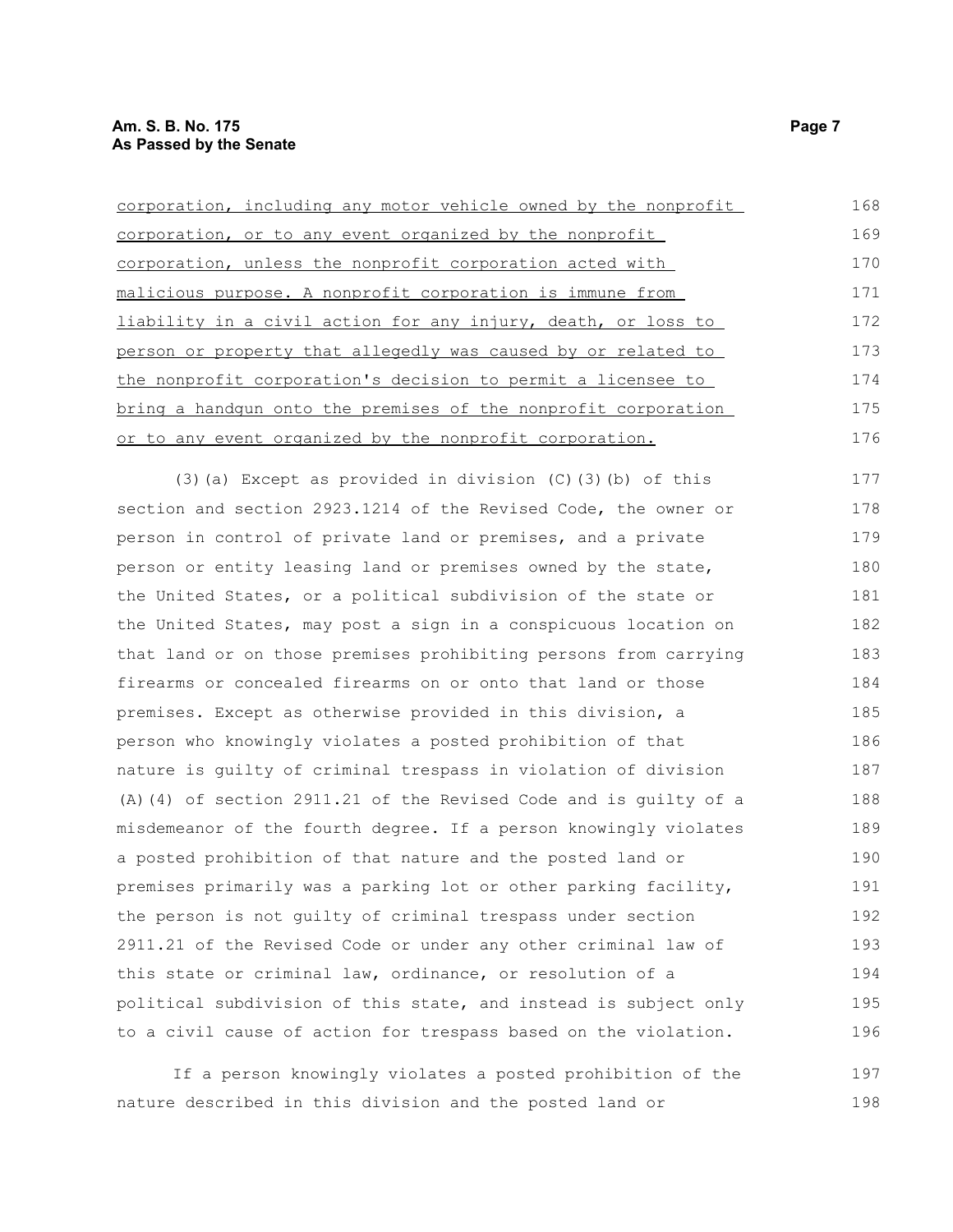# **Am. S. B. No. 175 Page 8 As Passed by the Senate**

premises is a child day-care center, type A family day-care home, or type B family day-care home, unless the person is a licensee who resides in a type A family day-care home or type B family day-care home, the person is guilty of aggravated trespass in violation of section 2911.211 of the Revised Code. Except as otherwise provided in this division, the offender is guilty of a misdemeanor of the first degree. If the person previously has been convicted of a violation of this division or of any offense of violence, if the weapon involved is a firearm that is either loaded or for which the offender has ammunition ready at hand, or if the weapon involved is dangerous ordnance, the offender is guilty of a felony of the fourth degree. 199 200 201 202 203 204 205 206 207 208 209 210

(b) A landlord may not prohibit or restrict a tenant who is a licensee and who on or after September 9, 2008, enters into a rental agreement with the landlord for the use of residential premises, and the tenant's guest while the tenant is present, from lawfully carrying or possessing a handgun on those residential premises.

```
(c) As used in division (C)(3) of this section:
```
(i) "Residential premises" has the same meaning as in section 5321.01 of the Revised Code, except "residential premises" does not include a dwelling unit that is owned or operated by a college or university. 218 219 220 221

(ii) "Landlord," "tenant," and "rental agreement" have the same meanings as in section 5321.01 of the Revised Code. 222 223

(D) A person who holds a valid concealed handgun license issued by another state that is recognized by the attorney general pursuant to a reciprocity agreement entered into pursuant to section 109.69 of the Revised Code or a person who 224 225 226 227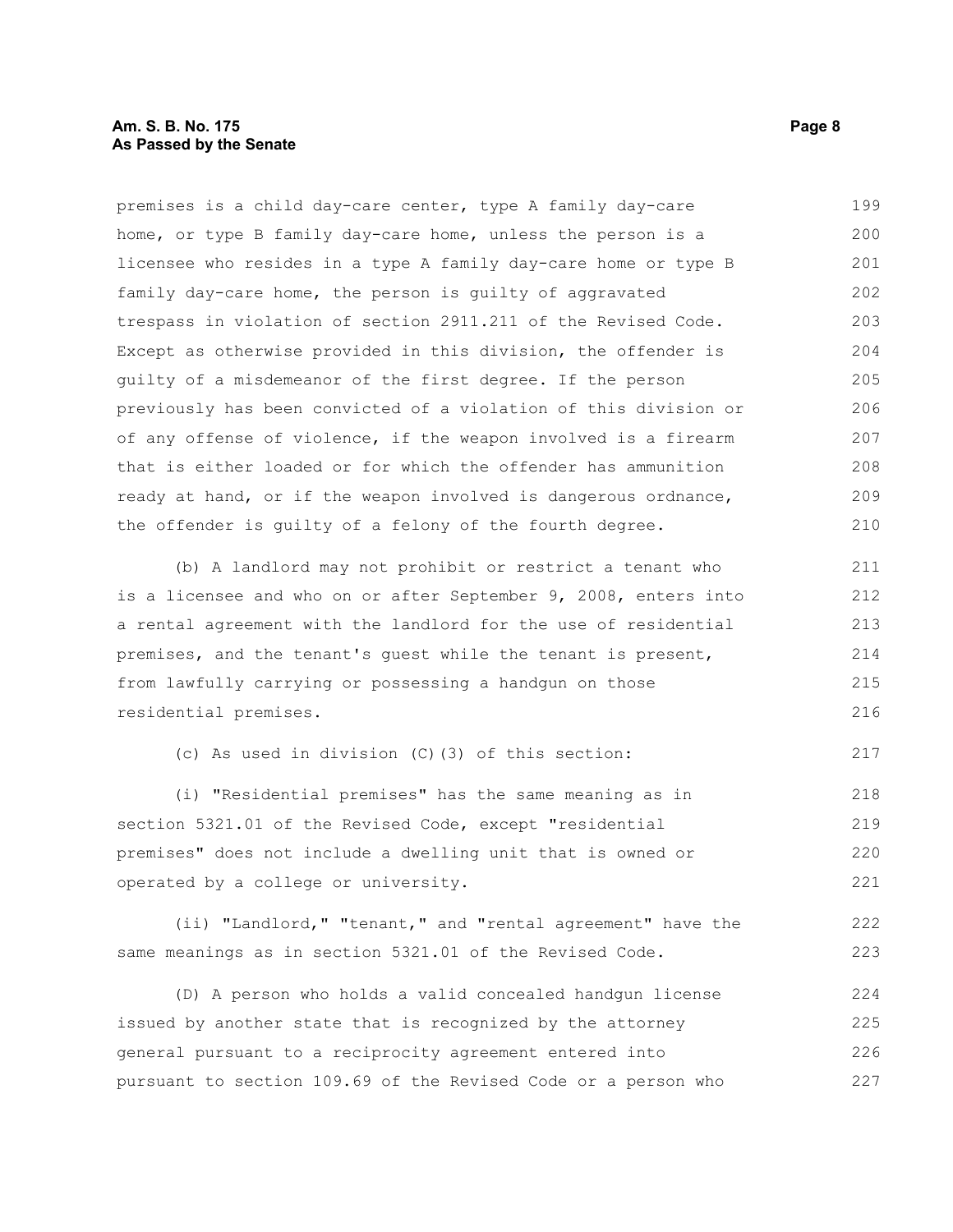## **Am. S. B. No. 175 Page 9 As Passed by the Senate**

holds a valid concealed handgun license under the circumstances described in division (B) of section 109.69 of the Revised Code has the same right to carry a concealed handgun in this state as a person who was issued a concealed handgun license under section 2923.125 of the Revised Code and is subject to the same restrictions that apply to a person who carries a license issued under that section. 228 229 230 231 232 233 234

(E)(1) A peace officer has the same right to carry a concealed handgun in this state as a person who was issued a concealed handgun license under section 2923.125 of the Revised Code, provided that the officer when carrying a concealed handgun under authority of this division is carrying validating identification. For purposes of reciprocity with other states, a peace officer shall be considered to be a licensee in this state. 235 236 237 238 239 240 241 242

(2) An active duty member of the armed forces of the United States who is carrying a valid military identification card and documentation of successful completion of firearms training that meets or exceeds the training requirements described in division (G)(1) of section 2923.125 of the Revised Code has the same right to carry a concealed handgun in this state as a person who was issued a concealed handgun license under section 2923.125 of the Revised Code and is subject to the same restrictions as specified in this section. 243 244 245 246 247 248 249 250 251

(3) A tactical medical professional who is qualified to carry firearms while on duty under section 109.771 of the Revised Code has the same right to carry a concealed handgun in this state as a person who was issued a concealed handgun license under section 2923.125 of the Revised Code. 252 253 254 255 256

(F)(1) A qualified retired peace officer who possesses a 257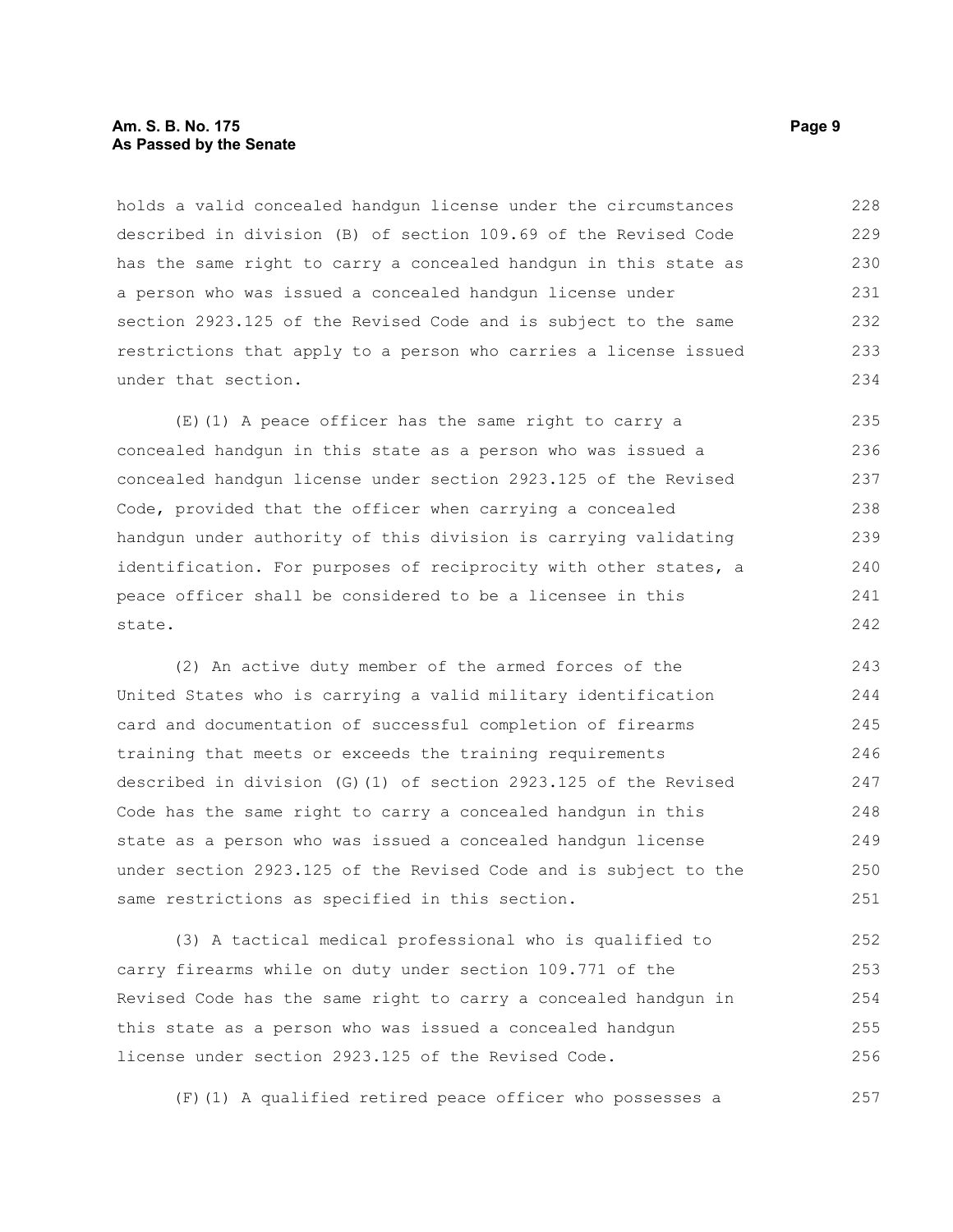### **Am. S. B. No. 175 Page 10 As Passed by the Senate**

retired peace officer identification card issued pursuant to division (F)(2) of this section and a valid firearms requalification certification issued pursuant to division (F)(3) of this section has the same right to carry a concealed handgun in this state as a person who was issued a concealed handgun license under section 2923.125 of the Revised Code and is subject to the same restrictions that apply to a person who carries a license issued under that section. For purposes of reciprocity with other states, a qualified retired peace officer who possesses a retired peace officer identification card issued pursuant to division (F)(2) of this section and a valid firearms requalification certification issued pursuant to division (F)(3) of this section shall be considered to be a licensee in this state. 258 259 260 261 262 263 264 265 266 267 268 269 270 271

(2)(a) Each public agency of this state or of a political subdivision of this state that is served by one or more peace officers shall issue a retired peace officer identification card to any person who retired from service as a peace officer with that agency, if the issuance is in accordance with the agency's policies and procedures and if the person, with respect to the person's service with that agency, satisfies all of the following:

(i) The person retired in good standing from service as a peace officer with the public agency, and the retirement was not for reasons of mental instability.

(ii) Before retiring from service as a peace officer with that agency, the person was authorized to engage in or supervise the prevention, detection, investigation, or prosecution of, or the incarceration of any person for, any violation of law and the person had statutory powers of arrest. 283 284 285 286 287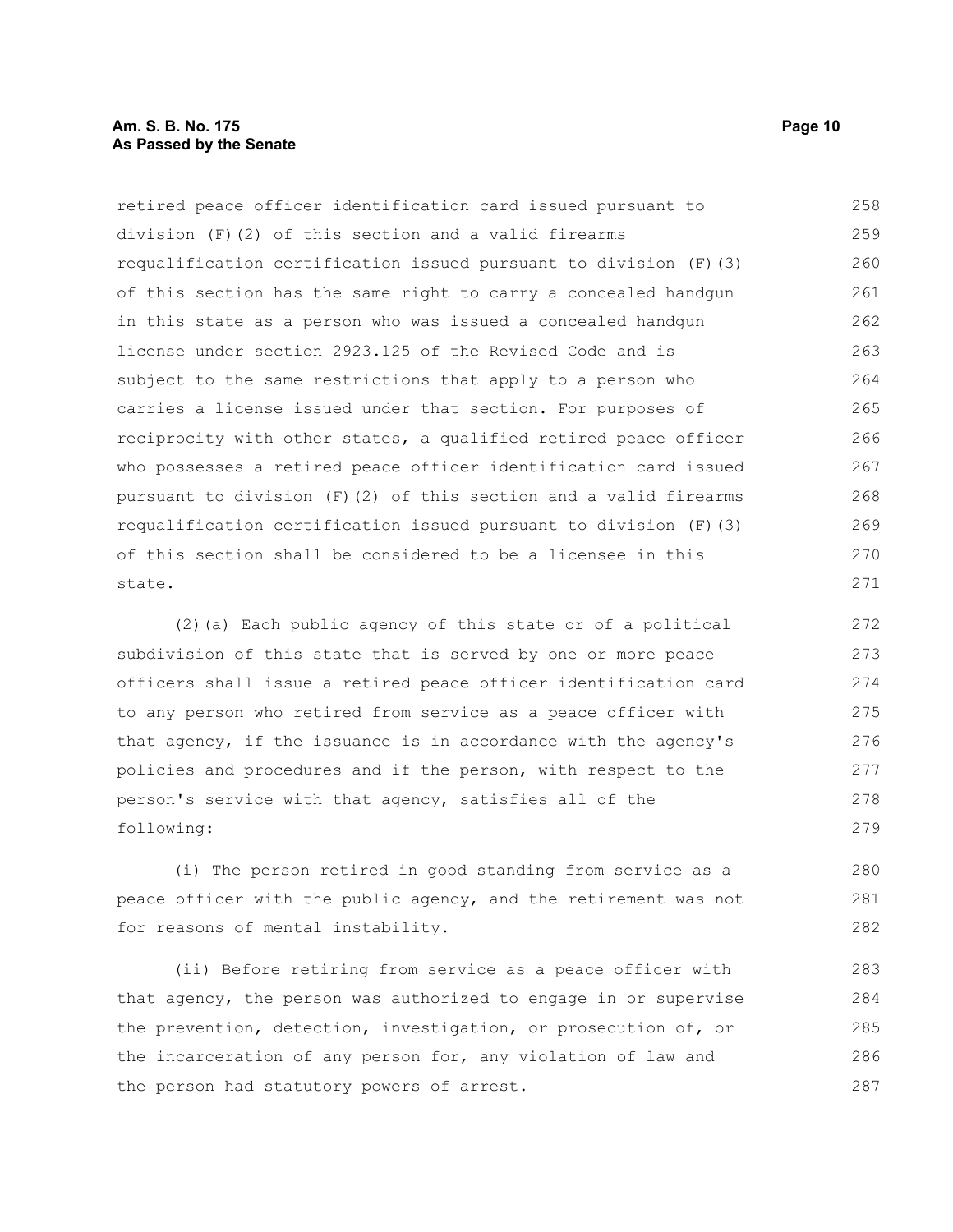(iii) At the time of the person's retirement as a peace officer with that agency, the person was trained and qualified to carry firearms in the performance of the peace officer's duties. 288 289 290 291

(iv) Before retiring from service as a peace officer with that agency, the person was regularly employed as a peace officer for an aggregate of fifteen years or more, or, in the alternative, the person retired from service as a peace officer with that agency, after completing any applicable probationary period of that service, due to a service-connected disability, as determined by the agency.

(b) A retired peace officer identification card issued to a person under division (F)(2)(a) of this section shall identify the person by name, contain a photograph of the person, identify the public agency of this state or of the political subdivision of this state from which the person retired as a peace officer and that is issuing the identification card, and specify that the person retired in good standing from service as a peace officer with the issuing public agency and satisfies the criteria set forth in divisions  $(F)$   $(2)$   $(a)$   $(i)$  to  $(iv)$  of this section. In addition to the required content specified in this division, a retired peace officer identification card issued to a person under division (F)(2)(a) of this section may include the firearms requalification certification described in division (F)(3) of this section, and if the identification card includes that certification, the identification card shall serve as the firearms requalification certification for the retired peace officer. If the issuing public agency issues credentials to active law enforcement officers who serve the agency, the agency may comply with division (F)(2)(a) of this section by issuing the same credentials to persons who retired from service as a 299 300 301 302 303 304 305 306 307 308 309 310 311 312 313 314 315 316 317 318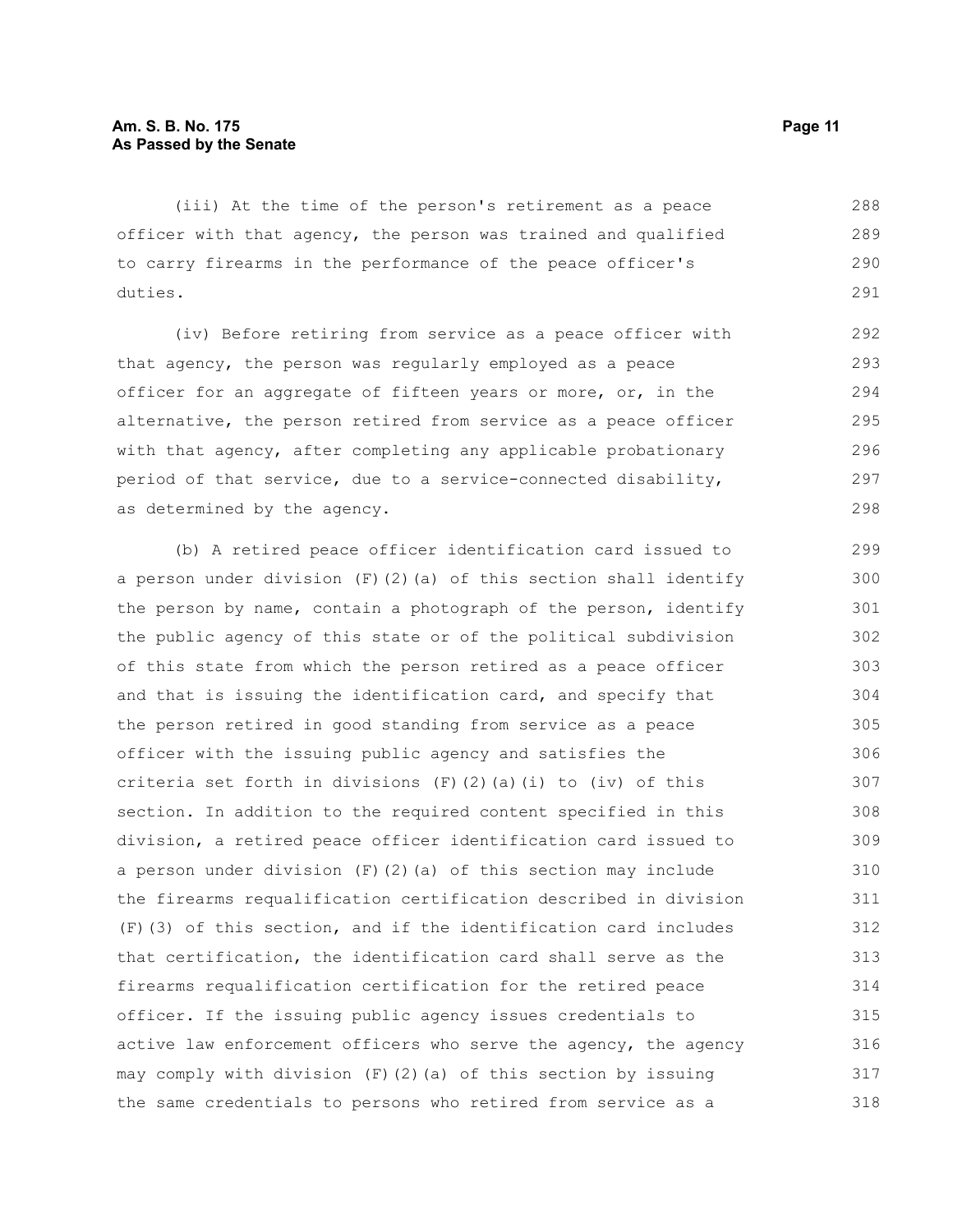peace officer with the agency and who satisfy the criteria set forth in divisions  $(F)(2)(a)(i)$  to (iv) of this section, provided that the credentials so issued to retired peace officers are stamped with the word "RETIRED." 319 320 321 322

(c) A public agency of this state or of a political subdivision of this state may charge persons who retired from service as a peace officer with the agency a reasonable fee for issuing to the person a retired peace officer identification card pursuant to division  $(F)$   $(2)$   $(a)$  of this section. 323 324 325 326 327

(3) If a person retired from service as a peace officer with a public agency of this state or of a political subdivision of this state and the person satisfies the criteria set forth in divisions  $(F)(2)(a)(i)$  to  $(iv)$  of this section, the public agency may provide the retired peace officer with the opportunity to attend a firearms requalification program that is approved for purposes of firearms requalification required under section 109.801 of the Revised Code. The retired peace officer may be required to pay the cost of the course. 328 329 330 331 332 333 334 335 336

If a retired peace officer who satisfies the criteria set forth in divisions  $(F)(2)(a)(i)$  to  $(iv)$  of this section attends a firearms requalification program that is approved for purposes of firearms requalification required under section 109.801 of the Revised Code, the retired peace officer's successful completion of the firearms requalification program requalifies the retired peace officer for purposes of division (F) of this section for five years from the date on which the program was successfully completed, and the requalification is valid during that five-year period. If a retired peace officer who satisfies the criteria set forth in divisions  $(F)(2)(a)(i)$  to  $(iv)$  of this section satisfactorily completes such a firearms requalification 337 338 339 340 341 342 343 344 345 346 347 348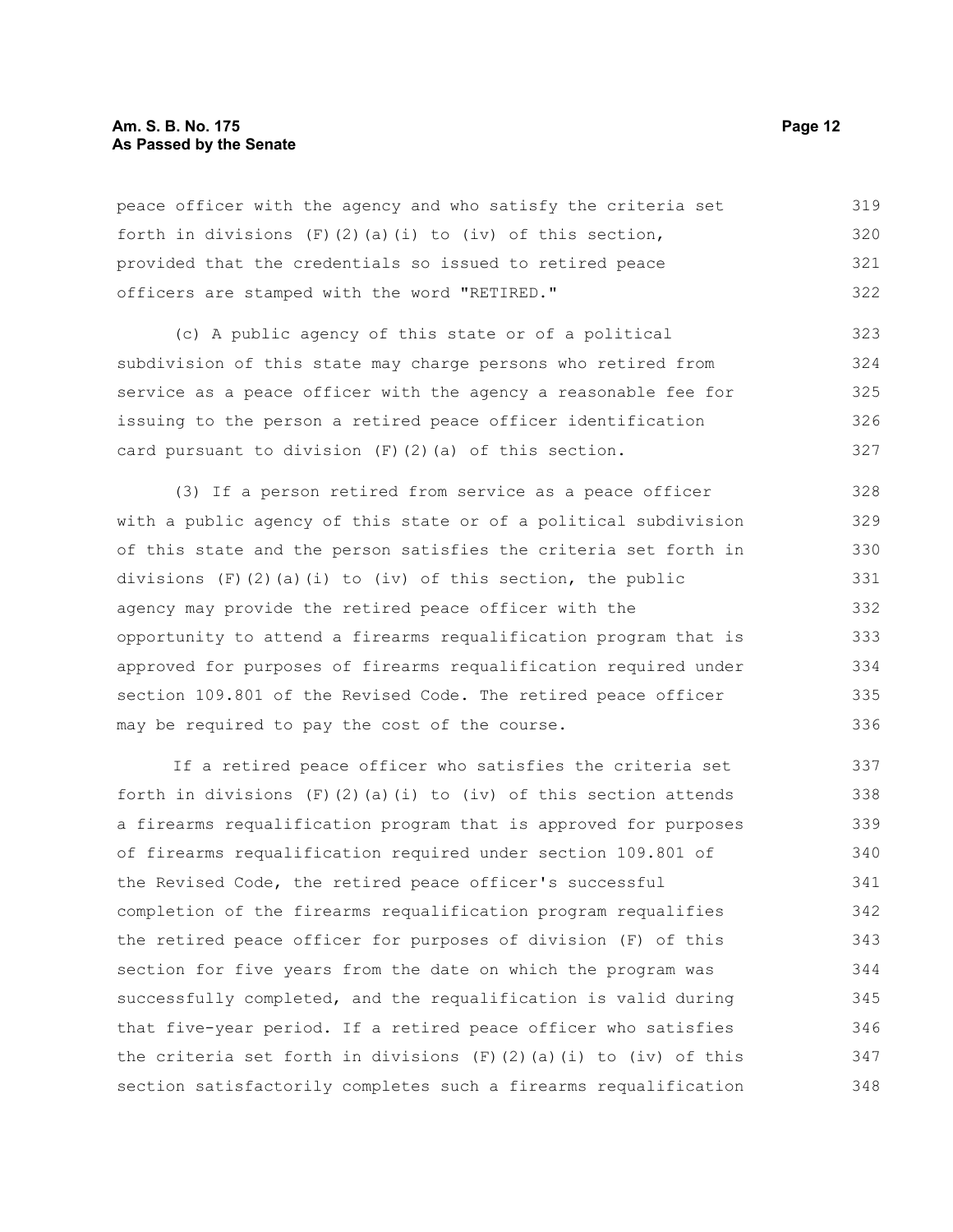# **Am. S. B. No. 175 Page 13 As Passed by the Senate**

program, the retired peace officer shall be issued a firearms requalification certification that identifies the retired peace officer by name, identifies the entity that taught the program, specifies that the retired peace officer successfully completed the program, specifies the date on which the course was successfully completed, and specifies that the requalification is valid for five years from that date of successful completion. The firearms requalification certification for a retired peace officer may be included in the retired peace officer identification card issued to the retired peace officer under division (F)(2) of this section. A retired peace officer who attends a firearms requalification program that is approved for purposes of firearms requalification required under section 109.801 of the Revised Code may be required to pay the cost of the program. (G) As used in this section: (1) "Qualified retired peace officer" means a person who satisfies all of the following: (a) The person satisfies the criteria set forth in divisions  $(F)$   $(2)$   $(a)$   $(i)$  to  $(v)$  of this section. (b) The person is not under the influence of alcohol or another intoxicating or hallucinatory drug or substance. (c) The person is not prohibited by federal law from receiving firearms. (2) "Retired peace officer identification card" means an identification card that is issued pursuant to division (F)(2) of this section to a person who is a retired peace officer. (3) "Government facility of this state or a political 349 350 351 352 353 354 355 356 357 358 359 360 361 362 363 364 365 366 367 368 369 370 371 372 373 374 375 376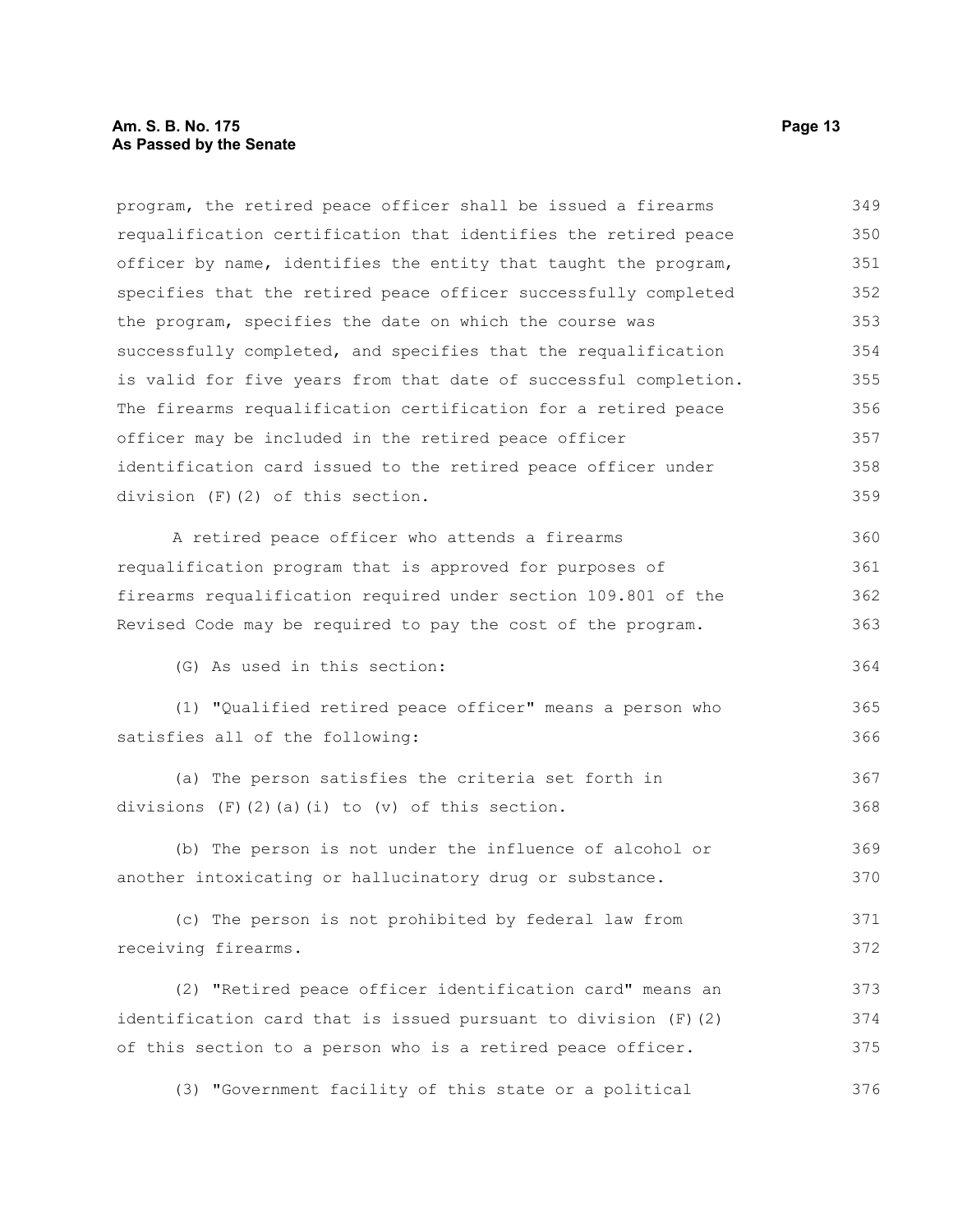subdivision of this state" means any of the following: (a) A building or part of a building that is owned or leased by the government of this state or a political subdivision of this state and where employees of the government of this state or the political subdivision regularly are present for the purpose of performing their official duties as employees of the state or political subdivision; (b) The office of a deputy registrar serving pursuant to Chapter 4503. of the Revised Code that is used to perform deputy registrar functions. (4) "Governing body" has the same meaning as in section 154.01 of the Revised Code. (5) "Tactical medical professional" has the same meaning as in section 109.71 of the Revised Code. (6) "Validating identification" means photographic identification issued by the agency for which an individual serves as a peace officer that identifies the individual as a peace officer of the agency. (7) "Nonprofit corporation" means any private organization that is exempt from federal income taxation pursuant to subsection 501(a) and described in subsection 501(c) of the Internal Revenue Code. **Section 2.** That existing section 2923.126 of the Revised Code is hereby repealed. **Section 3.** Section 2923.126 of the Revised Code is presented in this act as a composite of the section as amended by both Am. Sub. H.B. 79 and Am. Sub. H.B. 228 of the 132nd General Assembly. The General Assembly, applying the principle 377 378 379 380 381 382 383 384 385 386 387 388 389 390 391 392 393 394 395 396 397 398 399 400 401 402 403 404